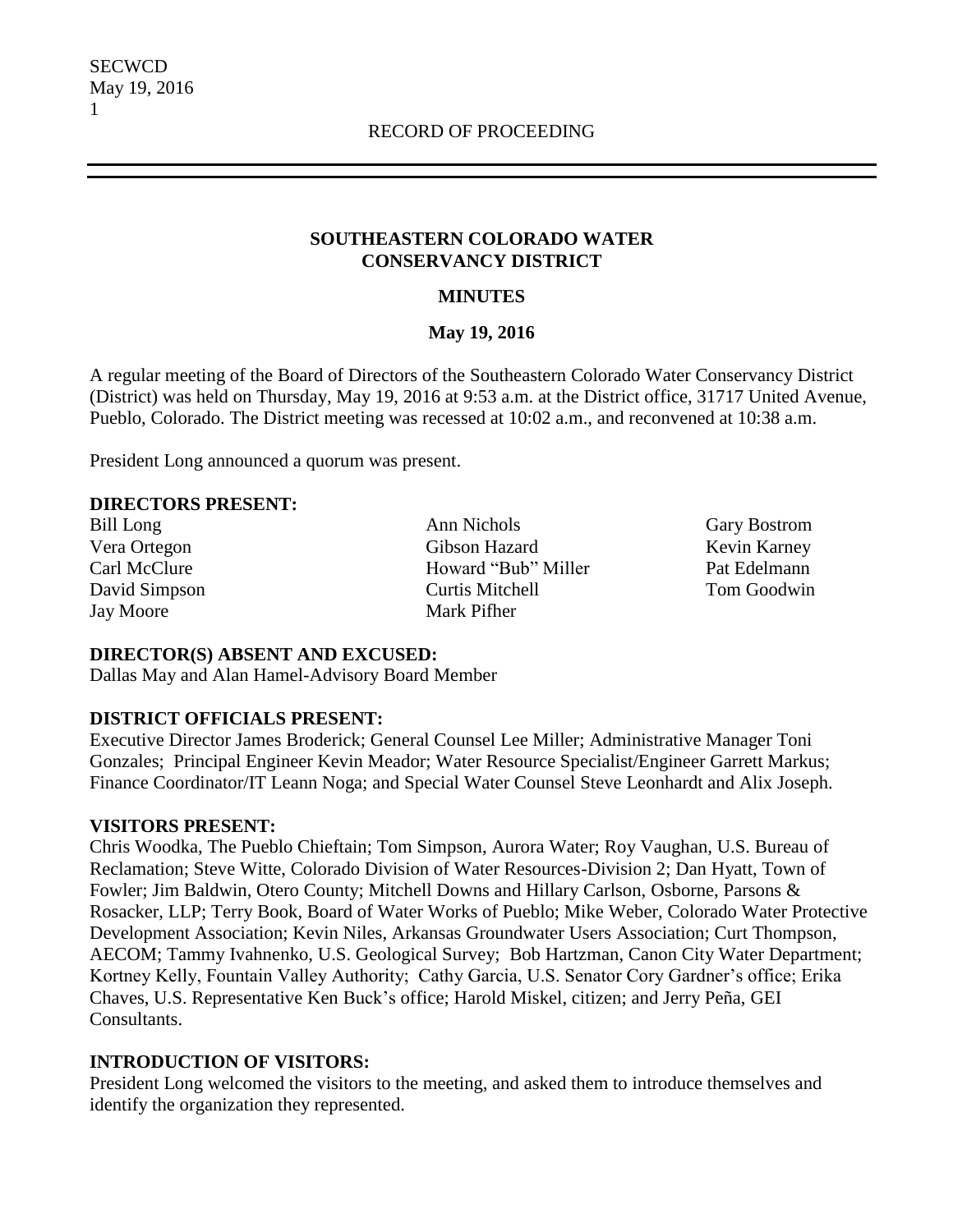#### **ACTION ITEMS:**

### SWEARING IN OF APPOINTED BOARD MEMBERS

Lee Miller said he had received a Court Order appointing Vera Ortegon to a four-year term on the District Board. He asked Mrs. Ortegon to stand and repeat the oath. After reading the oath, Mrs. Ortegon was asked to sign the oath, for filing with the court.

President Long congratulated the reappointed member Mrs. Ortegon.

#### **APPROVAL OF MINUTES:**

President Long said the minutes of the April 21, 2016 Board meeting were posted to the Board website for review, and if there were any corrections or additions. Hearing none, Mr. Bostrom moved, seconded by Mr. Karney, to approve the minutes. Motion unanimously carried.

### **FINANCE COMMITTEE REPORT:**

Treasurer Nichols reported the financial statements for April were posted to the Board website for review. Ms. Nichols moved, seconded by Dr. Moore, for acceptance of the April financial statements and payment of the May 2016 bills. Motion unanimously carried.

**CONSENT ITEMS:**

None

# **PRESENTATIONS:**

2015 ANNUAL AUDIT

President Long convened the District Board meeting to order at 9:53 a.m. to be held in conjunction with the Enterprise Board meeting to present the 2015 Annual Audit presentation.

Mitchell Downs, from Osborne, Parsons & Rosacker, LLP., who represents the firm that conducted the 2015 audit read the Independent Auditor's Report. Treasurer Nichols recognized the work of Leann Noga and the staff with assisting the auditors with the audit process.

#### **ACTION ITEMS-CONTINUED:**

ACCEPTANCE OF 2015 ANNUAL AUDIT

Treasurer Nichols moved, seconded by Dr. Moore, the audit of the 2015 finance statements of the District be approved as presented. Motion unanimously carried.

#### APPROVAL OF 2015 FINANCIAL STATEMENTS

Treasurer Nichols moved, seconded by Mr. Pifher, that the 2015 finance statements of the District be approved as audited. Motion unanimously carried.

# LAKE COUNTY (CASE NO. 98CW173): APPROVAL OF STIPULATION

Mr. Leonhardt reported Case No. 98CW173 is Lake County's umbrella augmentation plan, including a change of water right and exchanges to augment stream depletions from structures within Lake County.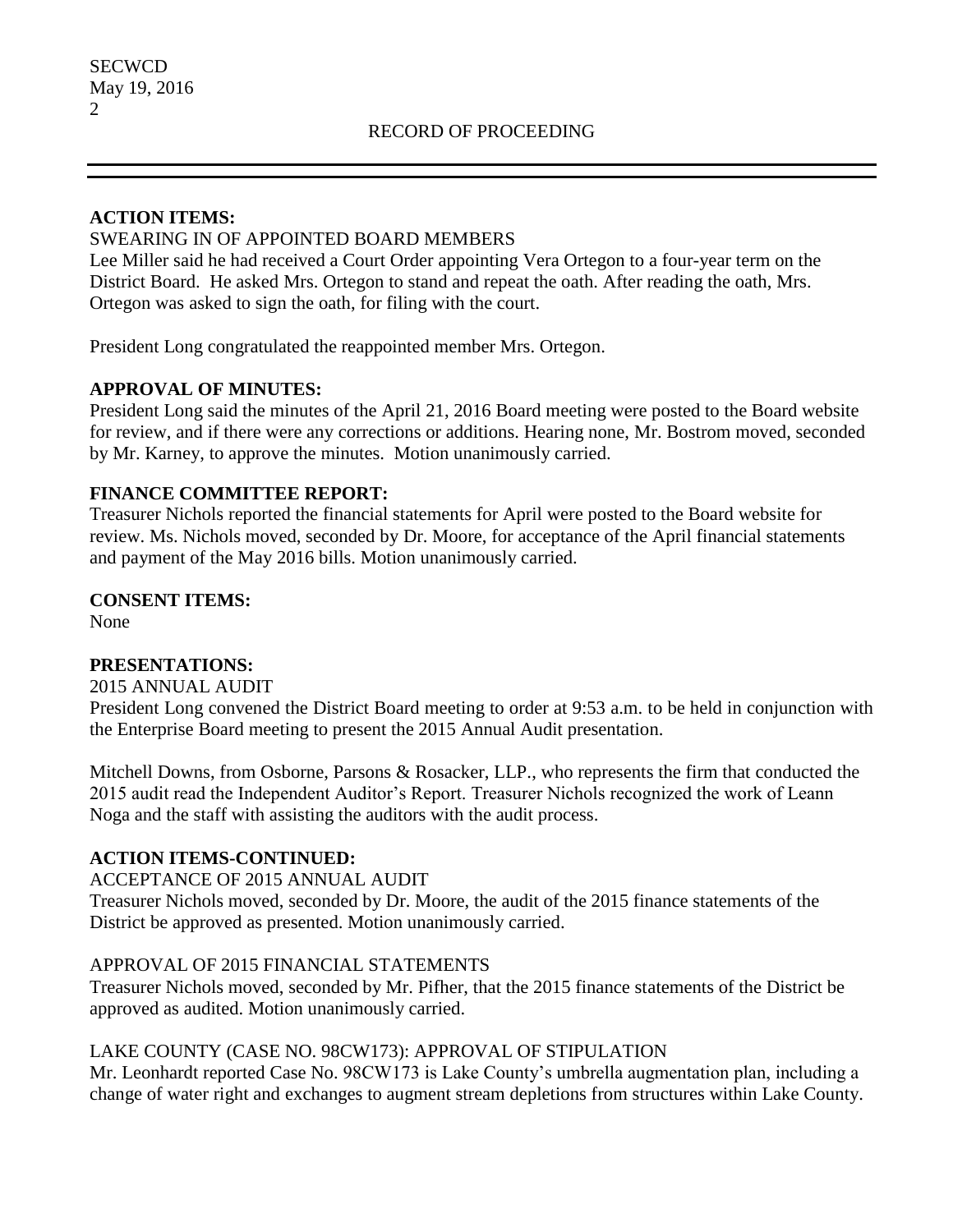Lake County will provide augmentation in two areas. Lake County will use its consumptive use water from its Derry Ditch No. 3 right, transmountain sources stored in Twin Lakes and available to Lake County pursuant to its 2014 Amended IGA with Aurora, and stored water from its Birdseye Gulch Reservoir conditional right as augmentation sources. Lake County is changing the Derry Ditch No. 3 water right (an 1884 priority on a tributary to Lake Creek) in this case for use in this augmentation plan.

The District's objectives for this case are to (1) evaluate Applicant's proposed decree and engineering for impacts to the District water rights and interests in Lake County; and ensure that (2) Applicant secures contract exchanges or other sources of replacement supply to sufficiently augment depletions, including depletions to Turquoise Reservoir and Lake Fork, or excludes augmentation at such locations if no suitably located replacement supplies are available; (3) the proposed decree contains terms and conditions establishing appropriate procedures, including notice to Opposers and approval by the Division Engineer, for adding new replacement water supplies and for inclusion of augmented structures in the plan for augmentation; (4) the augmentation plan makes sufficient provision for replacement of all out of priority depletions in time, place, and amount to the extent needed to avoid injury to the District's water rights; (5) the proposed decree includes terms and conditions to protect the VFMP; (6) the proposed decree contains terms and conditions protecting the District's exchanges from injury; (7) the proposed decree includes terms and conditions for the use of Twin Lakes Reservoir and Turquoise Reservoir, or by including appropriate terms and conditions confirming Lake County's right to use one or both Project facilities arising under Aurora's contractual rights and the County's Amended IGA with Aurora; and (8) the proposed decree includes terms and conditions to protect the WWSP.

General counsel and special water counsel believe that the proposed decree satisfies these objectives.

Trial is scheduled for January 9, 2017.

Mrs. Ortegon moved, seconded by Mr. Bostrom, to authorize special water counsel to enter into a stipulation with Lake County consenting to entry of a decree in Case No. 98CW173 that is no less restrictive on Lake County and no less protective of the District than the proposed decree dated April 29, 2016. Motion unanimously carried.

# CWPDA (CASE NO. 07CW128): APPROVAL OF STIPULATION

Alix Joseph reported Case No. 07CW128 is Colorado Water Protective Development Associations (CWPDA) application for a plan for augmentation. In this case, CWPDA seeks court approval of an augmentation plan to replace out-of-priority depletions for approximately twenty-five member wells, which are not being replaced pursuant to other decreed augmentation or replacement plans. Depletions will accrue above and below Pueblo Reservoir. Replacement will be made from several sources including Project Return Flows. Case No. 07CW128 has been re-referred to the Water Judge and is set for trial beginning June 13, 2016.

The District's objectives in this case are to ensure: (1) all depletions are appropriately replaced to avoid injury to the District's water rights and exchanges; (2) the decree is clear that it does not adjudicate exchanges; (3) the decree includes appropriate terms and conditions for adding wells to the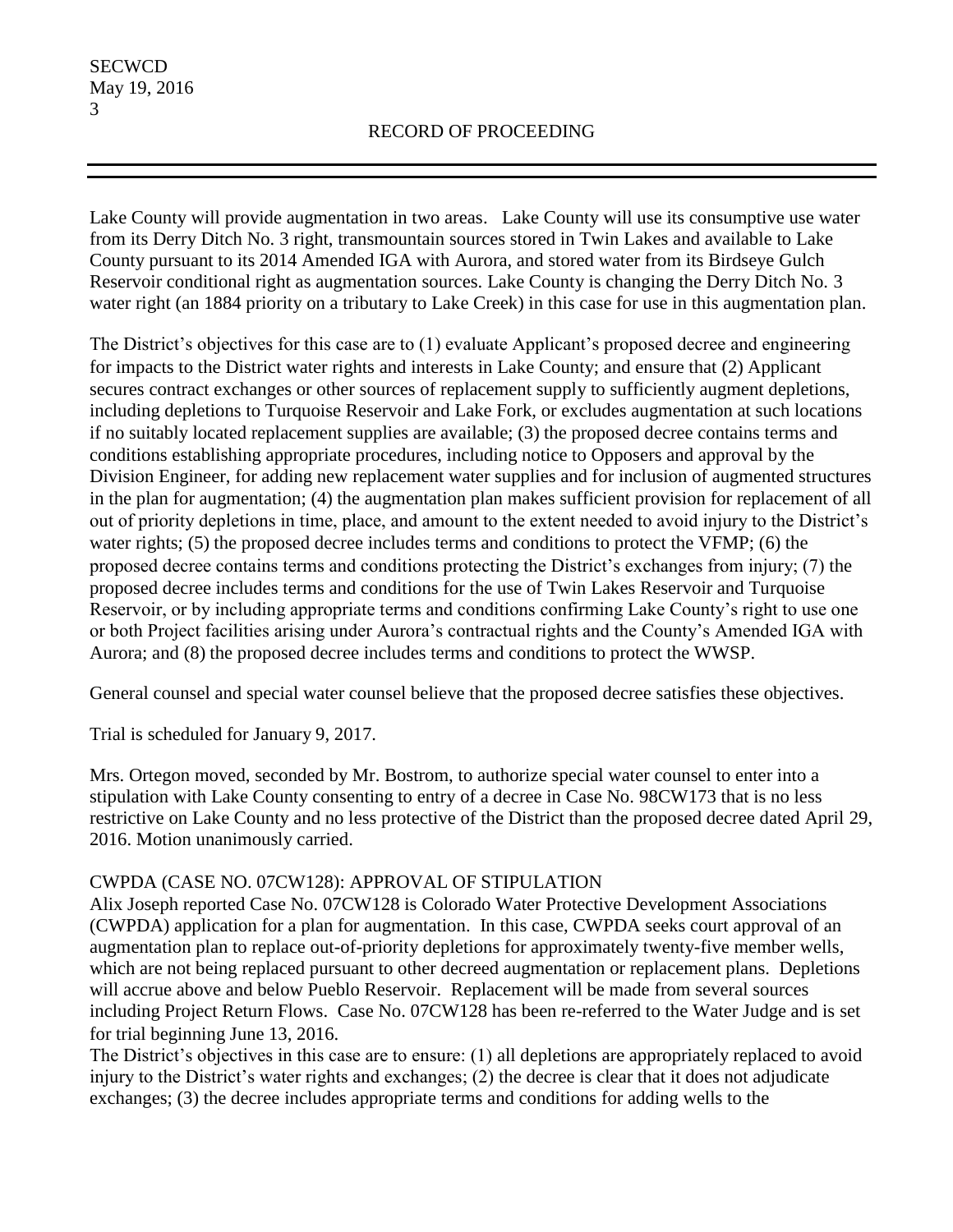augmentation plan to avoid injury to water rights; (4) protect the Voluntary Flow Management Program (VFMP); (5) proper limits, consistent with the Board of Water Works Pueblo (Pueblo Water) contract, on storage of non-Project water in Pueblo Reservoir for use outside the District; (6) delivery and use of Project Water and Project Return Flows in CWPDA's plan for augmentation is consistent with the District's Policies; (7) appropriate use of Project facilities; (8) the decree clearly reflects when use of Twin Lakes Reservoir is pursuant to a contract with the Bureau of Reclamation for use of Project facilities and when it is pursuant to other rights CWPDA may have; (9) use of Winter Water is consistent with the Winter Water Storage Program (WWSP) Decree in Case No. 84CW179; (10) any depletions occurring outside of the irrigation season are replaced to avoid injury to the WWSP; (11) the decree clearly delineates which wells are located outside District boundaries; and (12) prior to use of Project Water or Project Return Flows, CWPDA demonstrates that lands on which irrigation water is used are eligible to receive Project Water. General and Special Water Counsel believe that the attached proposed decree satisfies these objectives.

Mr. Simpson moved, seconded by Mr. Karney, to authorize special water counsel to enter into a stipulation with CWPDA consenting to entry of a decree in Case No. 07CW128 that is no less restrictive on CWPDA and no less protective of the District than the proposed decree dated May 13, 2016. Motion unanimously carried.

### LAMAR (CASE NO. 05CW107 (B): APPROVAL OF STIPULATION

Alix Joseph reported Lamar filed its application in Case No. 05CW107 in December 2005. In January 2008, at Lamar's request, the Referee bifurcated the case into two parts. Part A of the application included a change of use of Lamar's Fort Bent Ditch Company shares for augmentation uses, as well as a plan for augmentation. Lamar proceeded with Part A first. The District Board approved a stipulation in Part A in October 2014. A final decree was entered on June 8, 2015.

Lamar then proceeded with Part B, which includes a change of use of the Fort Bent shares for exchanges, and three appropriative rights of exchange, including one into Pueblo Reservoir. This case was one of the exchanges with which the District's exchange in Case No. 06CW8 competes for priority. Case No. 06CW8 is the District's application to divert water by exchange upstream on the Arkansas River at Pueblo Reservoir, and to deliver to the downstream calling water right an equivalent amount of substitute supply water.

The District's objectives in Case No. 05CW107(B) are to ensure: (1) Lamar's priority date for any exchange into Pueblo Reservoir is the same as, or junior to, the priority date for the District's exchange in Case No. 06CW8; (2) no injury to the exchange in the District's Case No. 06CW8; (3) any decree contains appropriate terms and conditions for use of Project facilities; (4) water is used according to the terms and conditions of the Decree in Case No. 84CW179 to protect the Winter Water Storage Program (WWSP); and (5) the proposed decree does not injure the Pueblo Flow Management Program (PFMP). General counsel and special water counsel believe that the attached proposed decree satisfies these objectives.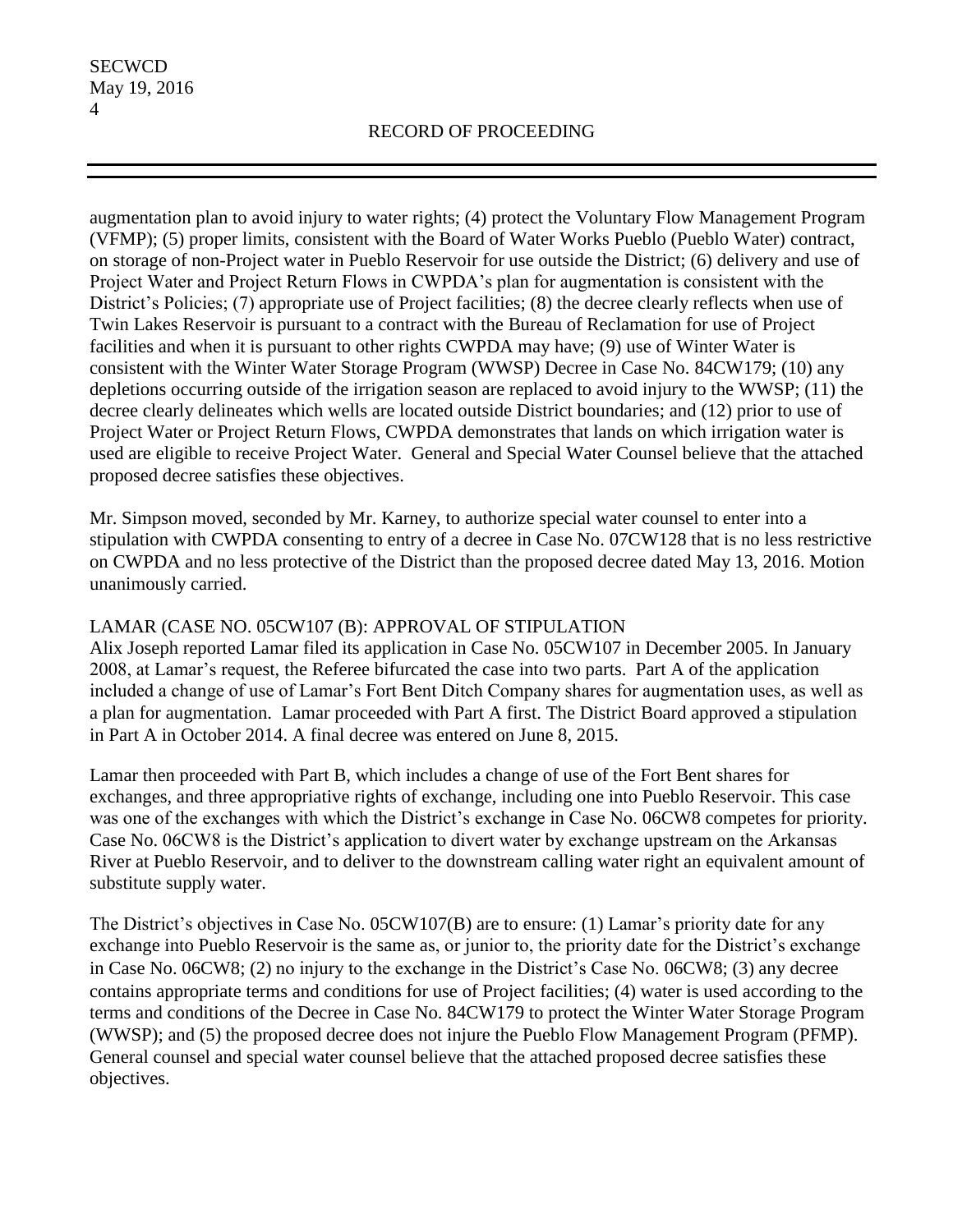Mr. Goodwin moved, seconded by Mr. Howard "Bub" Miller, to authorize special water counsel to enter into a stipulation with Lamar consenting to entry of a decree in Case No. 05CW107(B) that is no less restrictive on Lamar and no less protective of the District than the proposed decree dated May 2, 2016. Motion unanimously carried.

# MOUNTAIN MUTUAL (CASE NO 14CW4): APPROVAL OF STIPULATION

Alix Joseph reported Case No. 14CW4 is Mountain Mutual's application for an augmentation plan and a right of exchange. Mountain Mutual originally filed its application in March 2014, and then filed an amended application in February 2015. Mountain Mutual seeks an augmentation plan to replace depletions caused by its shareholders' ten wells with water leased from the Arkansas Ground Water Users Association (AGUA). Among the sources of water leased from AGUA is water that AGUA has leased from Pueblo Board of Water Works (Pueblo Water). In addition to a plan for augmentation, Mountain Mutual seeks an absolute exchange right for 0.25 c.f.s. from the confluence to Fourmile Creek and the Arkansas River to Mount Pisgah Reservoir. Mountain Mutual originally claimed storage rights in Pueblo Reservoir but later removed that claim, decreasing the District's concerns in the case and eliminating the need for standard language regarding use of Project facilities in the proposed decree.

The District's current objectives in this case include ensuring that: (1) the District's deliveries on Fourmile Creek are protected; (2) the proposed exchanges on Fourmile Creek do not interfere with the District's obligations to the Winter Water Storage Program (WWSP); and (3) water stored in Twin Lakes Reservoir is pursuant to the Twin Lakes water rights and is properly accounted for. These objectives were accomplished by the proposed decree, which the Board was provided, dated May 10, 2016, which includes the District's requested terms and conditions regarding the WWSP in paragraph 22.K. At the District's request, Mountain Mutual also included terms and conditions stating that it will not operate the exchange on Fourmile Creek in a manner that injures or interferes with the District's deliveries (paragraph 28.C). The District can ensure that Mountain Mutual is not storing in Project Space in Twin Lakes reservoir by reviewing Pueblo Water's accounting. In paragraph 6, Mountain Mutual included, at the District's request, a statement that it has withdrawn its claim for use of Pueblo Reservoir.

Mr. Pifher moved, seconded by Mr. Mitchell, to authorize special water counsel to enter into a stipulation with the Mountain Mutual Water Augmentation Company consenting to entry of a decree that is no less restrictive on the Mountain Mutual Water Augmentation Company and no less protective of the District than the proposed decree dated May 10, 2016. Motion unanimously carried.

Mr. Broderick thanked special water counsel and general counsel for the outstanding job they are doing of clearing up the cases the District is involved in.

# **MONTHLY/QUARTERLY REPORTS:**

U.S. BUREAU OF RECLAMATION REPORT Roy Vaughan provided a PowerPoint presentation reviewing the following: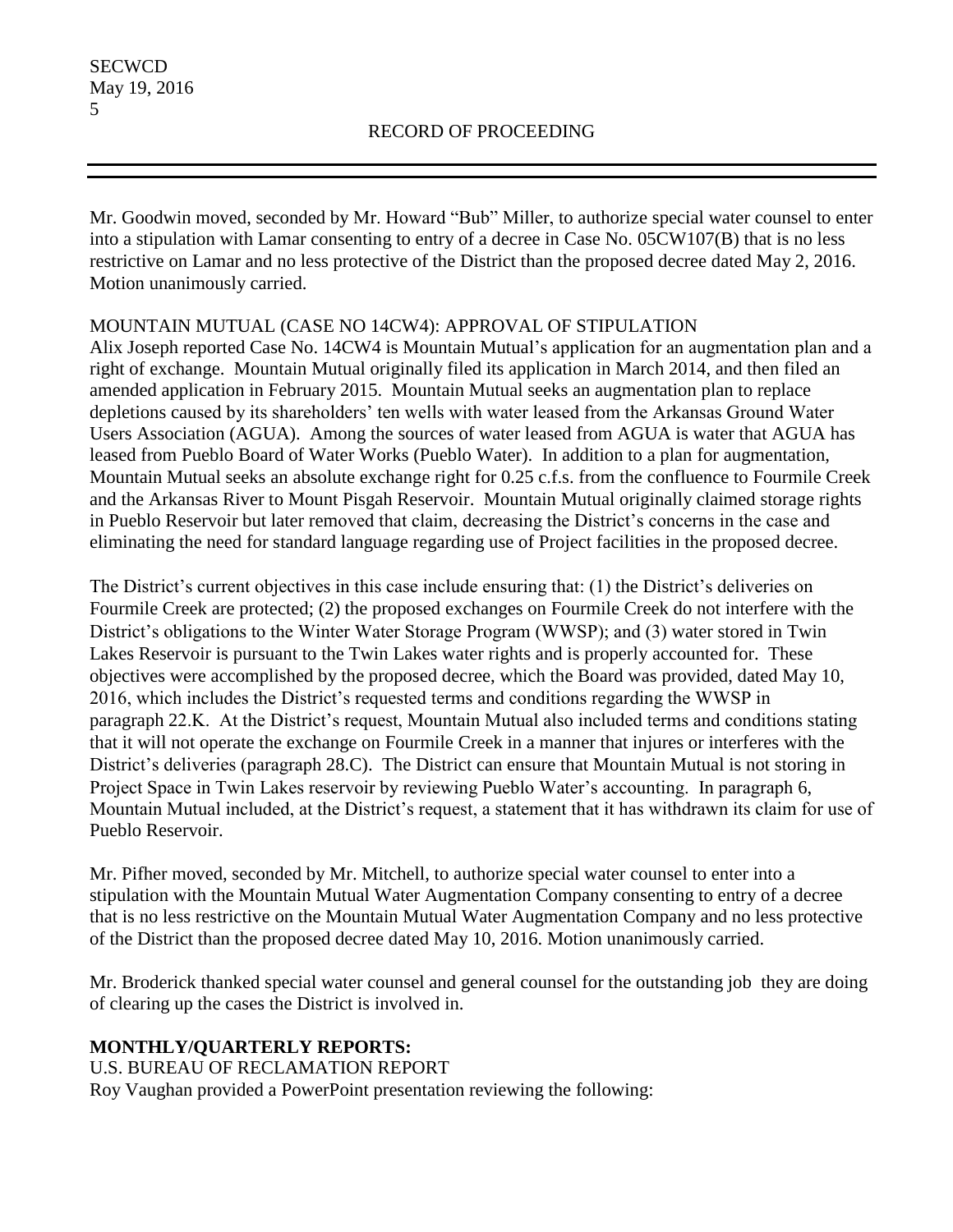# RECORD OF PROCEEDING

- As of May 16, 2016 there were 238,208 acre-feet stored in Pueblo Reservoir; 150,942 acre-feet of Project water; 30,074 acre-feet of Excess Capacity water; 56,650 acre-feet of Winter water.
- There is currently 94,431 acre-feet of Project space in Pueblo Reservoir and 60,298 acre-feet of space in Turquoise and Twin Lakes Reservoirs.
- Charts illustrating storage amounts in Turquoise, Pueblo, and Twin Lakes.
- Project Reservoirs: Turquoise 98%; Twin Lakes 96%; Pueblo 129%
- Arkansas River Basin Time Series Snowpack Summary May 18, 2016
- Upper Colorado River Basin Time Series Snowpack Summary May 18, 2016
- Imports to Date Charts

Mr. Vaughan reported Mt. Elbert Conduit is shut down. The plan is to move an additional 8,000-10,000 acre-feet down. The movement of water will be adjusted according to the forecast and customer's needs.

# DIVISION ENGINEER'S REPORT

Mr. Witte reviewed the following:

- River and Reservoir Report
	- o Reference Arkansas River Daily Report. River Call is:
		- 6/9/1890 Colorado Canal
		- $\blacksquare$  2/21/1887 Amity Canal
		- 5/31/1949 Compact Call (State line to John Martin)

<http://www.dwr.state.co.us/div2/aras/arascal.asp>

- Current River/Reservoir Operations
	- o Winter Water Storage
		- Fort Lyon and Ft. Lyon Storage Canal are the only ditches currently calling for release of account water from Pueblo Reservoir above John Martin
	- $\circ$  John Martin Storage = 215,910 acre-feet
		- Only Amity Canal is currently able to call through John Martin
- Compact Issues
	- o ARCA Special Engineering Committee is scheduled to meet on May 27, 2016
		- Anticipated topics
			- Additional source of water for John Martin Permanent Pool
			- ❖ Remaining concerns related to the LAWMA decree 02CW181
			- Unresolved administrative issues including upstream post-Compact storage
		- **•** Operations Committee met February 19, 2016 in Lamar, CO
		- Tour of basin by ARCA and staff May 3-5, 2016
- Involvement in Water Court proceedings
	- o The Division Engineer's Office has recently concluded an enforcement action stemming from the violations of an administrative order.
		- The State and Division Engineers have filed complaints in the Division 2 Water Court and in Huerfano County District Court which have been consolidated and referred to the Division 2 Water Court seeking enforcement of an order to breach Cucharas Dam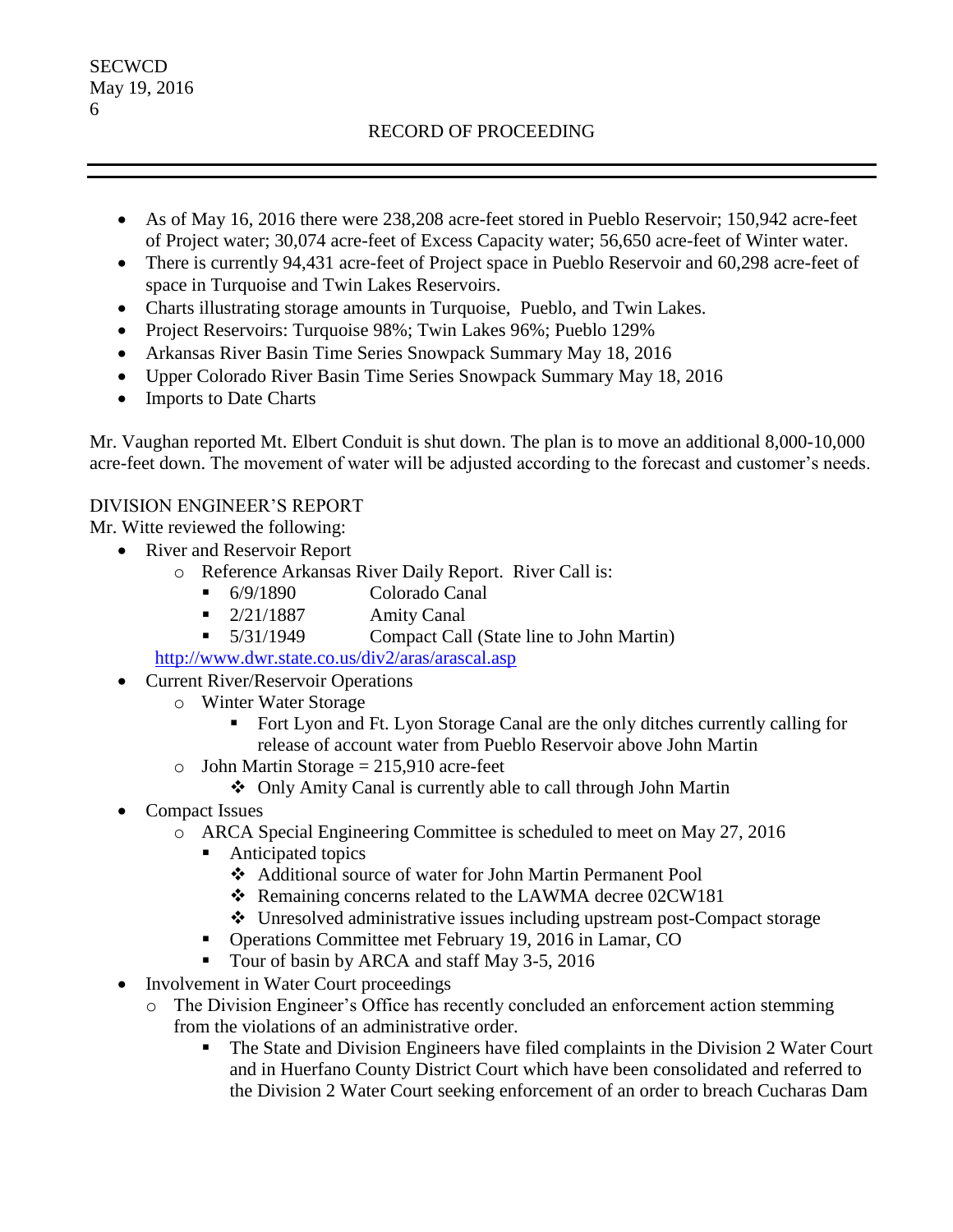#5. Cucharas Dam #5 partially failed in 1987 and the spillway was subsequently lowered and more recently subjected to a zero storage restriction. However, none of these actions have been sufficient to satisfactorily reduce the risk to public safety and necessary repairs do not appear to be forthcoming, which resulted in the breach order. The owners of Cucharas #5 dam have filed a counter suit alleging misadministration of the Huerfano has made repairs of the dam infeasible, however, those claims have been dismissed and the only remaining claims allege that the Welton Ditch Company does not have a reasonably efficient means of diversion. The consent decree entered between the State and Two Rivers Water and Farming Company regarding the enforcement cases on April 26 provides:

- $\triangleleft$  A Compliance Plan is to be submitted to SEO by September 1, 2016 outlining plans to…
- Remove the rockfill embankment of the dam across the entire width of the dam above the grade of existing sedimentation
- Construct an open stabilized channel through the dam capable of allowing regular flows of at least 150 cfs
- Construct a "pilot channel" through the sedimented area of the existing reservoir bed capable of routing 150 cfs to the dam
- $\triangleleft$  All work is to be completed within 180 days of written acceptance of the Compliance Plan
- Deferred \$100k penalty for failure to comply with State Engineer's order payable to Huerfano County upon failure to comply with the Consent Decree.
- o The State was dismissed as a defendant in the counter suit, leaving the Welton Ditch Company as the sole defendant. The Welton has filed cross claims and successfully argued to join other necessary parties and may join others.
	- o An interesting side note to this is that the Pryor Ditch rights have been resurrected…
- o On April 26, 2016 the State and Division Engineers stipulated with Colorado Springs regarding their absolute and conditional rights to exchange Temporary Use Water in 05CW96. The basis of that settlement was to have included in the decree certain findings to satisfy the Pagosa Springs anti-speculation standards under the municipal exception. As a result Colorado Springs was required to quantify their need for additional water supplies to be accomplished by these exchanges as of the date of appropriation.
- o The Division Engineers Office also believe that we have now resolved all of our remaining issues which will allow us to stipulate with the Huerfano County Water Conservancy District in the blanket plan for augmentation application filed in 13CW3062.
- o Significant increase in personal involvement in the Water Court process by the Division Engineer as the result of the retirement of Assistant Division Engineer, Julie Pearson on April 30, 2016.

U.S. GEOLOGICAL SURVEY REPORT No report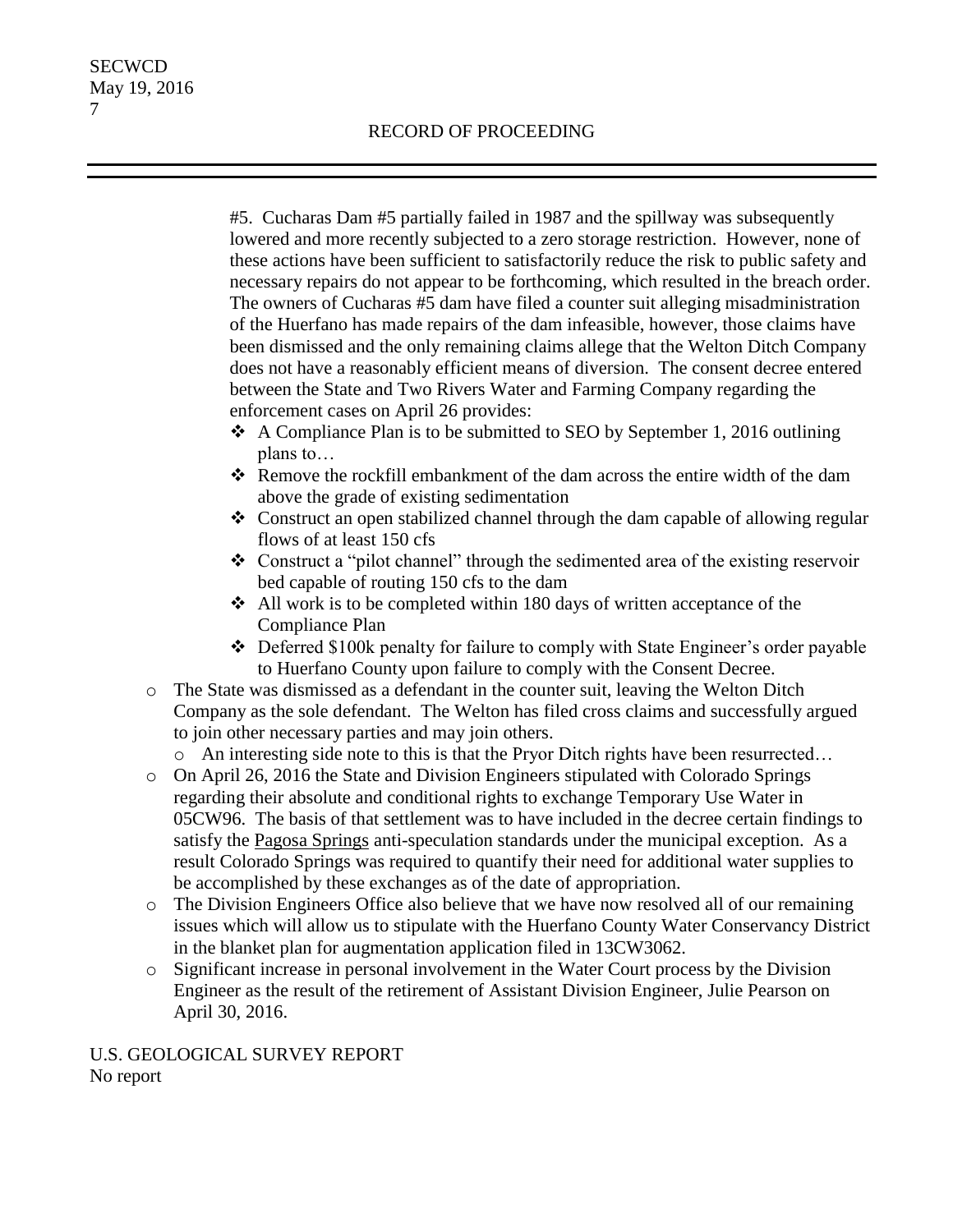### STATE LEGISLATION UPDATE

Lee Miller reported the General Assembly has completed its session late on the night of May 11, 2016. As is frequently the case, many important bills were still in play during these last few hours of the legislature. The legislative journals for this day have not yet been published on the legislature's website. Once we have the final information on legislative activities, we will provide that information to the Board.

In addition, the Governor has 30 days to act on a bill that has reached his desk after the legislature adjourns. We will update you at the end of that period on any action by the Governor on bills of interest to the District.

Finally, plans are being made for the 2016 Water Resources Review Committee (WRRC). We understand that the WRRC may meet in the Arkansas River basin during September. We will keep you updated as we gain more information on the WRRC's plans.

Mr. Miller reviewed SB-16218. According to the fiscal note prepared by Legislative Council on the reengrossed version of SB16-218, a total of \$48.3 million in the Local Government Severance Tax Fund, a total of \$10.0 million in the Severance Tax Operational Fund, and \$19.1 million in the Severance Tax Perpetual Base Fund have been restricted. SB16-218 provides that the JBC may lift these restrictions. Until the full impact of the decision is really understood and steps can be taken to meet the requested refunds, the money allocated to those funds will likely sit idle until the JBC is confident that the restriction can be lifted. This suggests that there is no impact on the loan funds for the AVC.

President Long thanked Harold Miskel for his years serving on the Board, and said he enjoyed working with Mr. Miskel on Board issues. President Long said Mr. Miskel received the Wayne Aspinall Award in January from the Colorado Water Congress. Mr. Broderick presented Mr. Miskel with a buffalo statute. Mr. Miskel said he was privileged and honored to have been able to serve on the Board, which has accomplished a lot during the past several years, which is due to the leadership and staff of the District.

#### **EXECUTIVE SESSION**

Lee Miller said a request has been made for the Southeastern Colorado Water Conservancy District to enter Executive Session for the purpose of:

Memorandum of Understanding regarding the Arkansas Valley Conduit and other aspects of the Fryingpan-Arkansas Project

Pursuant to:

 $\Box$  C.R.S. §24-6-402(4)(b): (Conferences with an attorney for the local public body for the purposes of receiving legal advice on specific legal questions)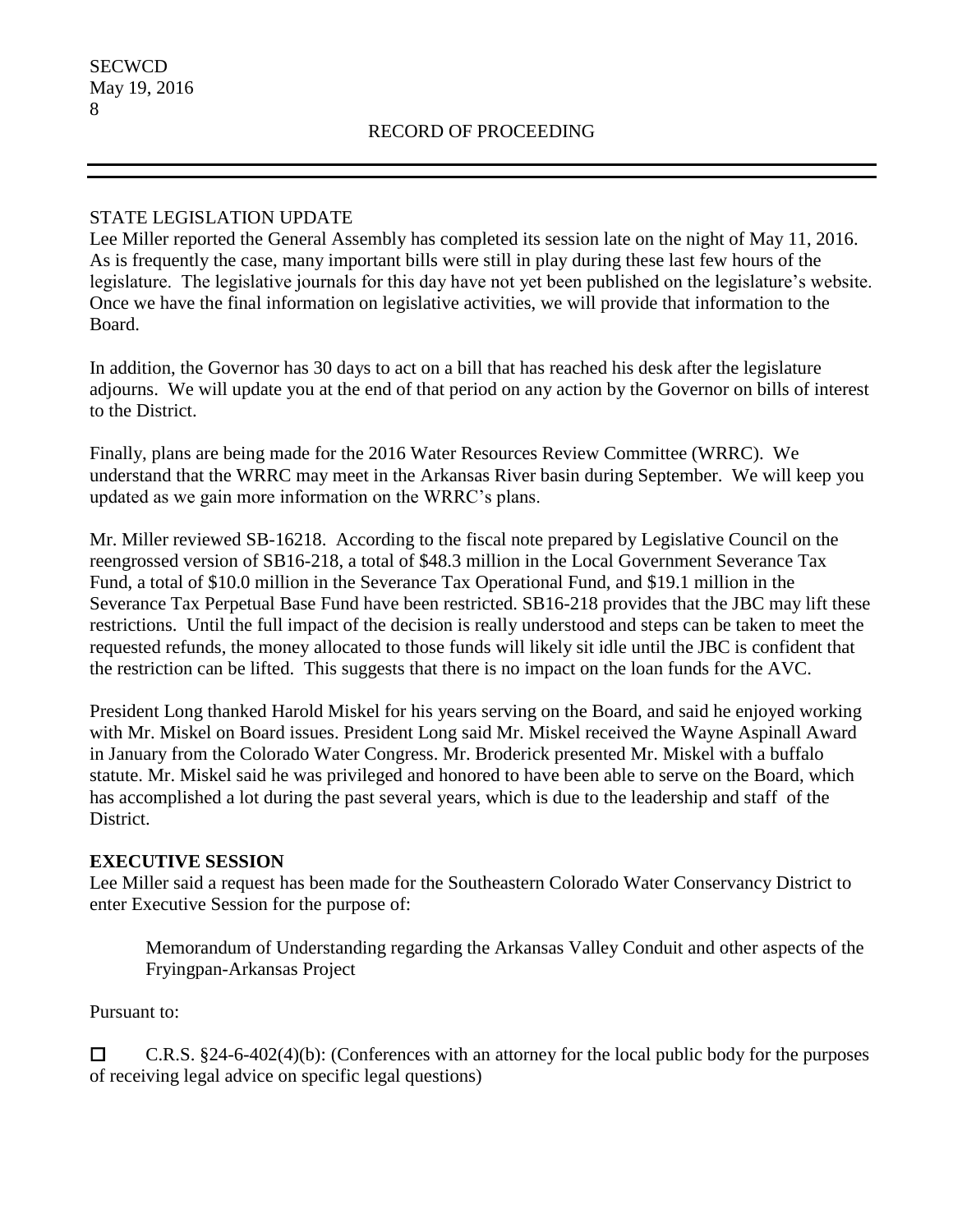$\Box$  C.R.S. §24-6-402(4)(e): (Determining positions relative to matters that may be subject to negotiations; developing strategy for negotiations; and instructing negotiators)

The presence of the following persons is requested at this Executive Session:

- 1. Non-Excused Board Members
- 2. Executive Director
- 3. General Counsel
- 4. Principal Engineer

The minutes will be electronically recorded as required by the Colorado Open Meetings Act.

Mrs. Ortegon moved, seconded by Mr. Howard Miller, to enter into Executive Session. President Long recessed the District meeting at 11:34 a.m. and reconvened at 12:14 p.m.

### **REPORT OUT OF EXECUTIVE SESSION**

MEMORANDUM OF UNDERSTANDING REGARDING THE ARKANSAS VALLEY CONDUIT AND OTHER ASPECTS OF THE FRYINGPAN-ARKANSAS PROJECT

Lee Miller said the Board received legal advice on the Memorandum of Understanding regarding the Arkansas Valley Conduit and other aspects of the Fryingpan-Arkansas Project case and was provided guidance to assist in negotiations. He stated that there was an action item resulting from the executive session.

Mr. Broderick reported the original authorizing legislation for the Fry-Ark Project, and the amendments made by P.L. 111-11, anticipated that the entire cost of single purpose M&I facilities, including the AVC, would be paid for with monies appropriated by Congress (i.e., the cost of planning and constructing the AVC would be federally financed, with those costs repaid, with interest, to Reclamation). However, in the recently completed negotiation of a contract between Reclamation and the District for the use of excess capacity in Pueblo Reservoir, it was agreed that under current law miscellaneous revenues are available without having to be appropriated by Congress and would be used by Reclamation to help finance the construction of the AVC as it was occurring.

While at this time there is no requirement for more non-federal financing of construction than what will be provided by the miscellaneous revenues under the Master Contract, it is likely that additional nonfederal financing will be needed. The Office of Management and Budget continuously looks for ways to decrease federal outlays (i.e., appropriations) for infrastructure projects by increasing non-federal financing requirements in its ongoing effort to reduce the federal deficit. This is part of the reason we have engaged Reclamation and the Department in discussions about a long term funding plan. Accordingly, the District has been in discussions with Reclamation and the Department of the Interior regarding the possibility of the District providing about \$100 million in non-federal financing toward the construction costs of the AVC. The District anticipates obtaining non-federal financing by borrowing money from the Colorado Water Conservation Board (CWCB).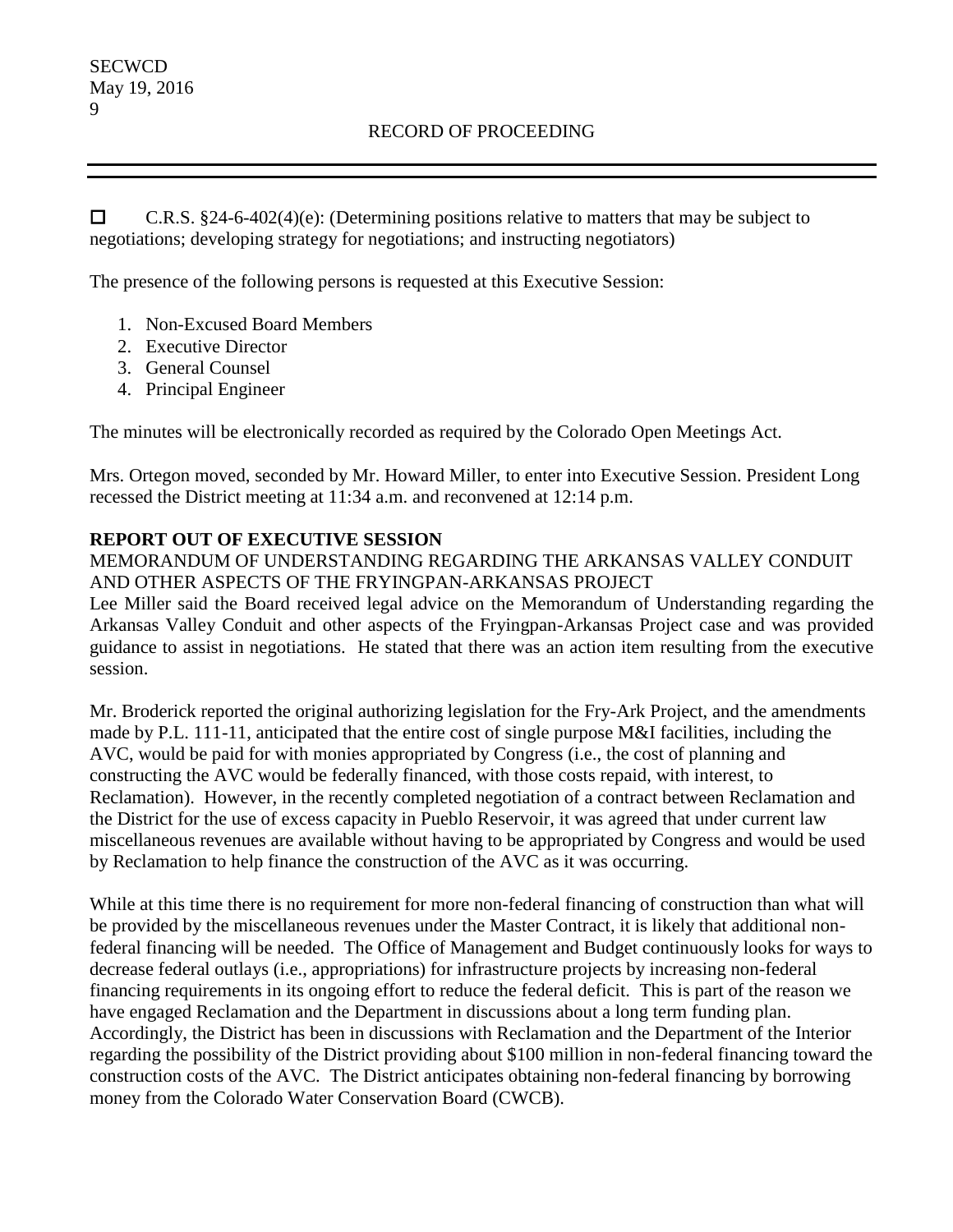S. 2616, introduced by Senators Gardner and Bennet, will prepare us for this eventuality. When utilizing the CWCB loan in conjunction with federally appropriated dollars allows project momentum to continue, the District will be able to draw upon the loan and then receive miscellaneous revenues from Reclamation to use in repaying the loan, thereby avoiding added costs to participants.

It is our goal to move the AVC forward in a timely fashion without the water providers and users in the lower Arkansas Valley having to incur costs for the upfront financing or repayment of the project. While not a binding document, the AVC MOU will provide a guiding framework for moving forward on planning and funding for the AVC and other aspects of the Fryingpan-Arkansas Project into the future.

Mrs. Ortegon moved, seconded by Mr. Bostrom, that the District Board authorize executing a Memorandum of Understanding regarding the Arkansas Valley Conduit and other aspects of the Fryingpan-Arkansas Project and related letters substantially similar to the draft provided to the Board. Motion unanimously carried.

# **INFORMATIONAL ITEMS:**

The Board was provided written material on the following topics, which were posted to the Board website:

- Committee Appointments
- Water Court Resume
- 2016 Xeriscape Tours June 4-5, 2016
- Colorado Water Congress Summer Conference August 24-26, 2016

Mr. Broderick said he provided each Board member with a red nose to wear on May 26, in support of Red Nose Day, which is a fundraising event organized to help prevent children's poverty. On Red Nose Day everyone is encouraged to cast inhibitions aside, put on a Red Nose.

President Long asked if there were any other matters to come before the meeting, and hearing none, adjourned the meeting at 12:25 p.m.

Respectfully submitted,

Toni Gonzales Administrative Manager \_\_\_\_\_\_\_\_\_\_\_\_\_\_\_\_\_\_\_\_\_\_\_\_\_\_\_\_\_\_\_\_\_

**Secretary**